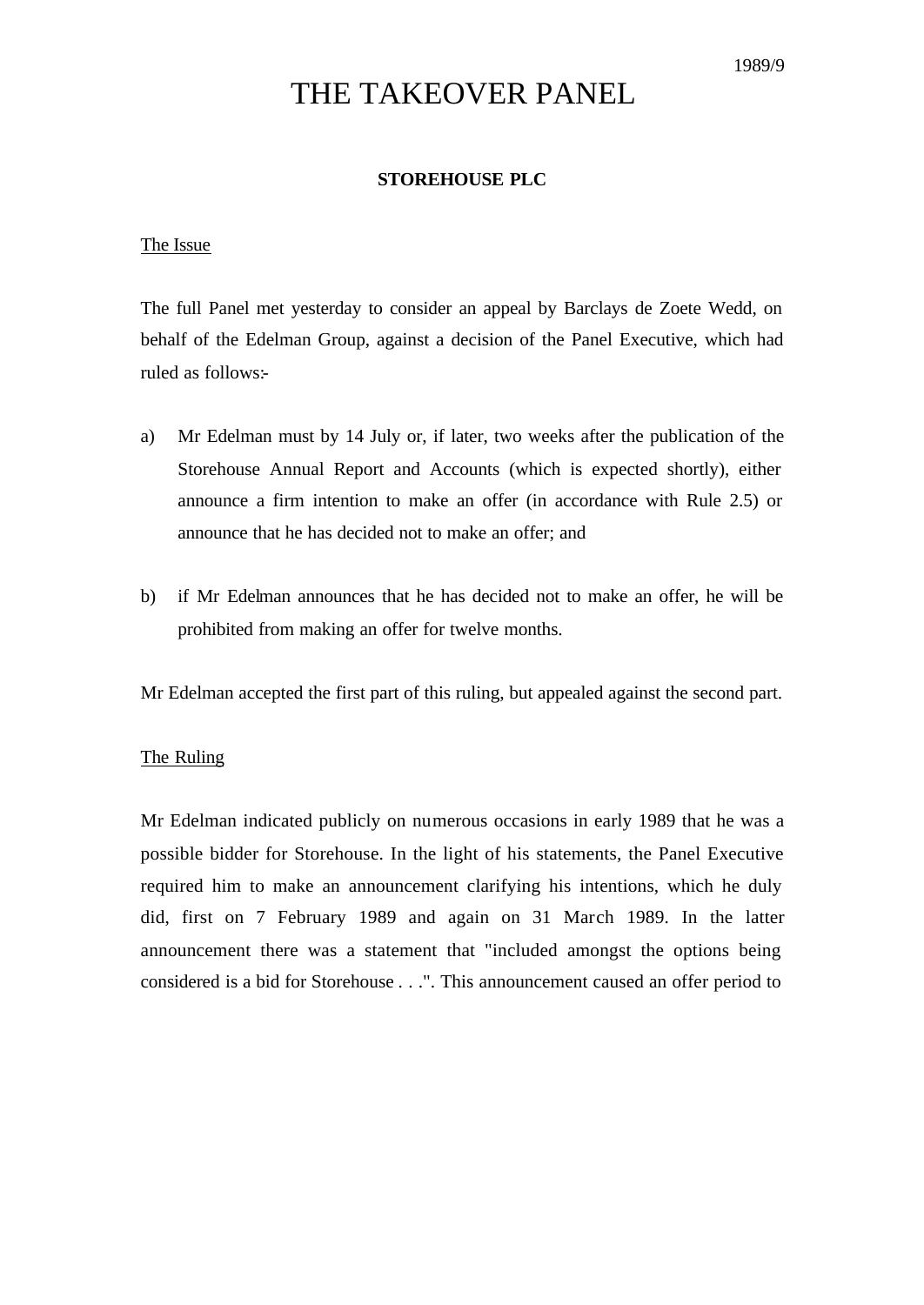commence. On 9 June, Mr Edelman wrote to the board of Storehouse setting out terms upon which, subject to certain conditions precedent, the Edelman Group was prepared to make an offer. This announcement did not amount to a firm offer. The Executive considered that the uncertainty as to Mr Edelman's intentions had continued long enough and should be brought to an end. This is why Mr Edelman has been required to make up his mind whether to bid by 14 July.

In this context, the issue which arises is whether Mr Edelman should be permitted to announce by 14 July that he has decided not to make an offer without being required to stand by that announcement, in the absence of a bid by a third party, for a twelve month period. It is a normal requirement of the Code under Rule 35.1 that, where an offer has been announced but has not become unconditional, the offeror will normally not be allowed to bid again for a year. This is because it is regarded as being in the interests of shareholders that the company should not be in a prolonged state of siege, distracting management from operating to full effectiveness. The Panel considers that, on the facts of this case, the same approach should be applied if Mr Edelman decides not to make an offer.

The effect of Mr Edelman's statements over a considerable number of months, during which he has consistently indicated that an offer might be forthcoming, has inevitably been to distract management and create uncertainty in the conduct of the business of Storehouse. The pressures have been similar to those which would have existed if there had been an actual bid. They may have been somewhat less intense than would be the case during the conduct of a defence against an actual offer, but the timescale has extended over a considerable number of months and for longer than a normal offer period. We accept the view of Storehouse that prolongation of the uncertainty created by Mr Edelman's conduct would be bad for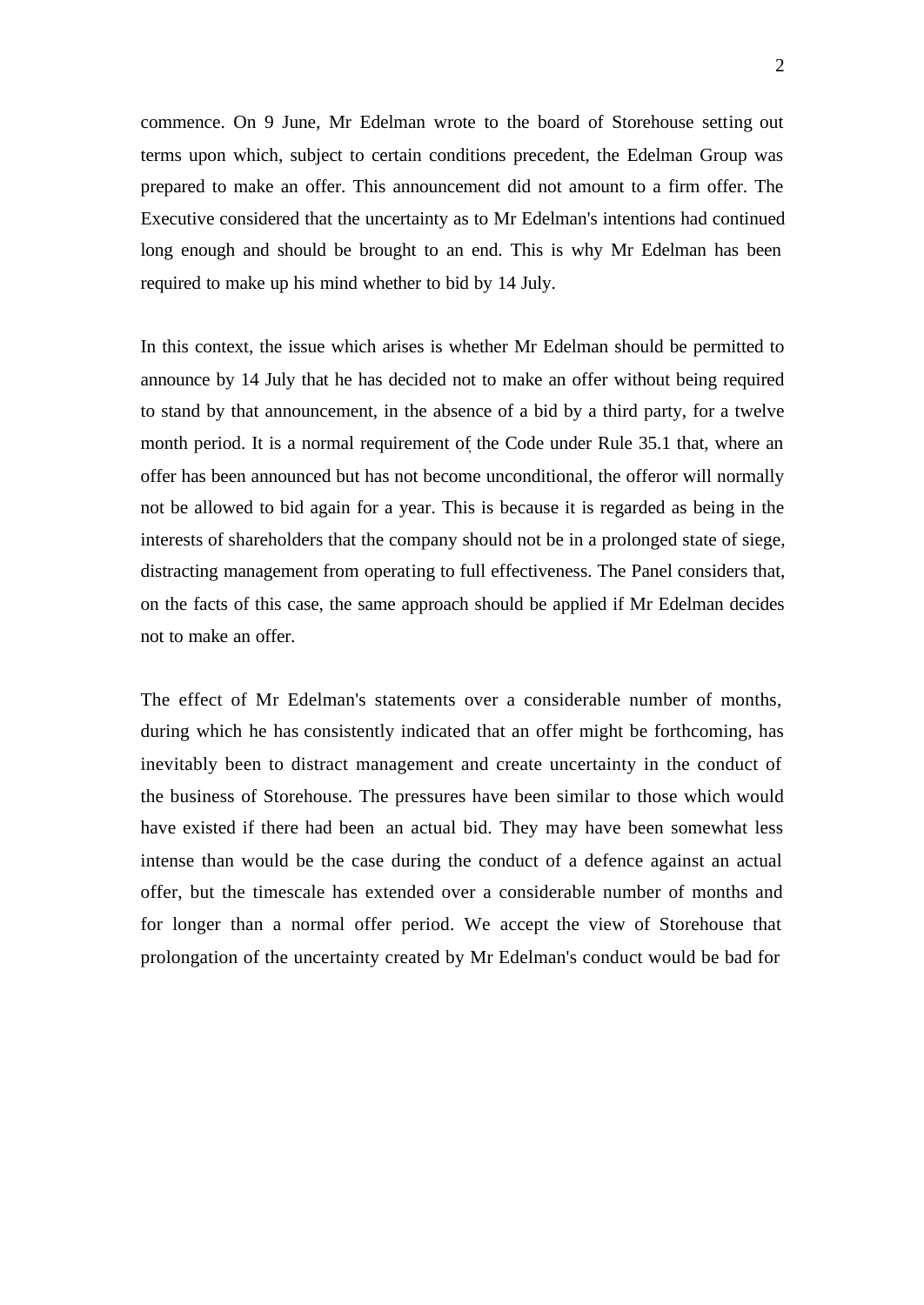senior management, impede recruitment, increase the prospect of staff leaving the company, harm morale amongst store managers and their staff, and have a destabilising effect on the company. This would be detrimental to the interests of the company, and perhaps especially so in a period where management has to tackle a number of problems against the background of a market which is currently difficult for retailers.

Mr Edelman, who has indicated a meticulous concern to comply with the Code, has accepted the decision that he should be required to decide whether or not to bid by 14 July. He accepts that, for this order to be effective, the Panel would need to fix some period during which he could not bid, but not the twelve months required by Rule 35. The Panel considers, however, that it is in the interests of shareholders that, if Mr Edelman does not bid by 14 July he should in principle be precluded from doing so for twelve months. This will prevent a situation continuing in which Mr Edelman could indicate publicly that he might bid for the company at any moment, which would inevitably have a destabilising effect upon the company. We consider it must be in the interests of shareholders, to enable the company to be run without distraction, that Mr Edelman should be required to reach a firm decision which will remain binding on him and anybody acting in concert with him for twelve months. The Panel accordingly dismisses the appeal but would add that Mr Edelman will be entitled to apply for a dispensation if circumstances arise during the twelve month period equivalent to those which would lead to a dispensation under Rule 35.1 (such as a recommendation by the board of the offeree company or an offer by a third party). We set out our reasons more fully below.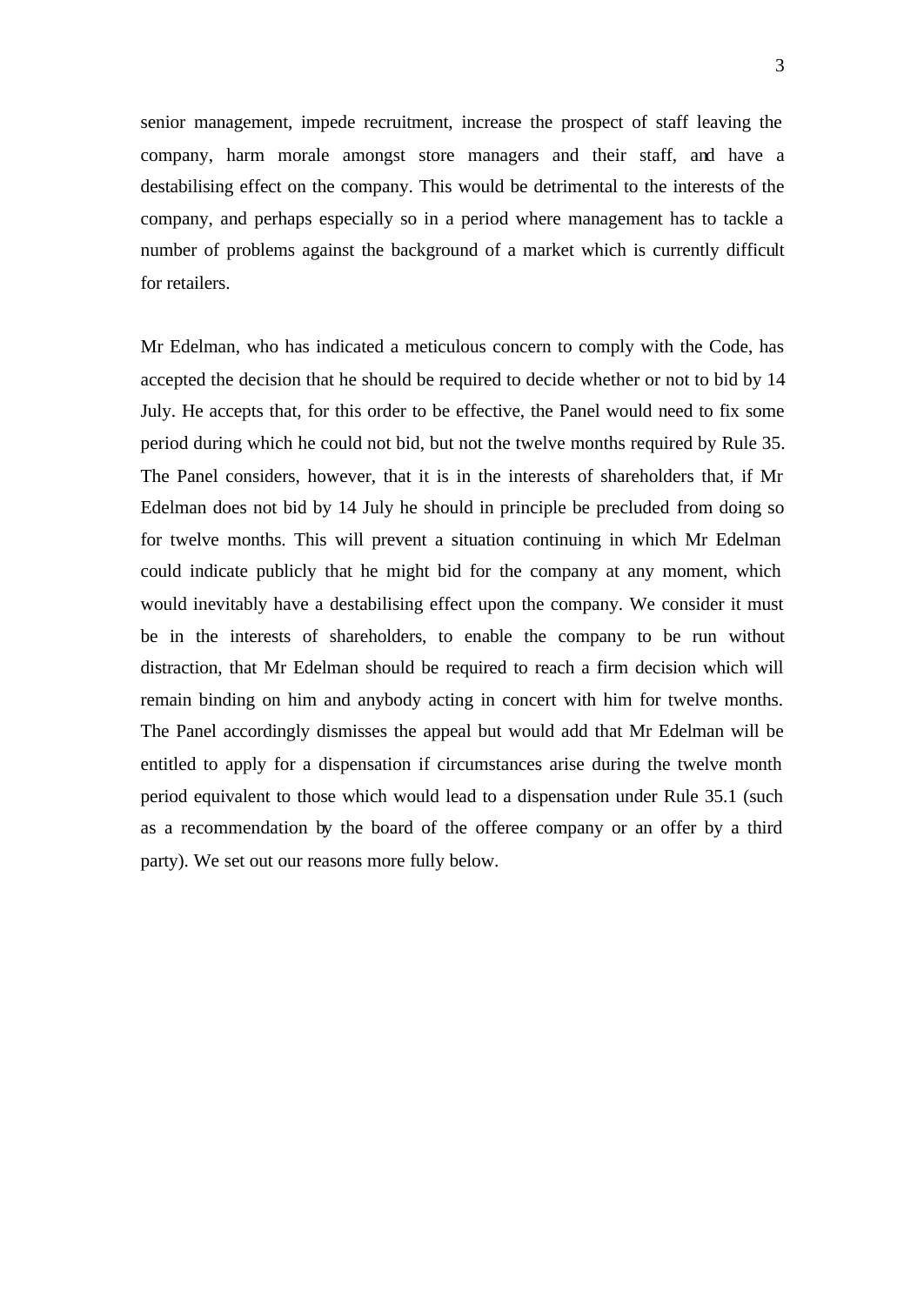#### The Facts

On 6 December 1988, as a result of notices under Section 212 of the Companies Act 1985, the Edelman Group was identified as a holder of 4.9% of Storehouse. In late December and early January, there was correspondence in which Mr Edelman sought discussions as to the future of Storehouse. One letter from Mr Edelman, which was later released to the press, included the following statement:-

> "During the past several months, my investment group and our merchant bankers Barclays de Zoete Wedd have conducted an in depth review of the assets and operations of Storehouse."

At the same time, press reports suggested that the Edelman Group had taken part in discussions with United Kingdom retailers "to see if they would be interested in taking parts of Storehouse if he launched a bid". (The Times: 28 December 1988). No denial was issued by Mr Edelman.

Press speculation and comment continued. This was based on a number of conversations by Mr Edelman with the media. In the course of these conversations the following statement appeared:-

> "There would be no difficulty in finding buyers for the other parts of the chain. I could identify buyers for every part." (The Times: 4 February 1989)

Mr Michael Julien, Chief Executive of Storehouse, responded, at about this time, by inviting Mr Edelman either to bid or to allow management to get on with its task, saying that he should "put up, or shut up". This prompted further comments from Mr Edelman:-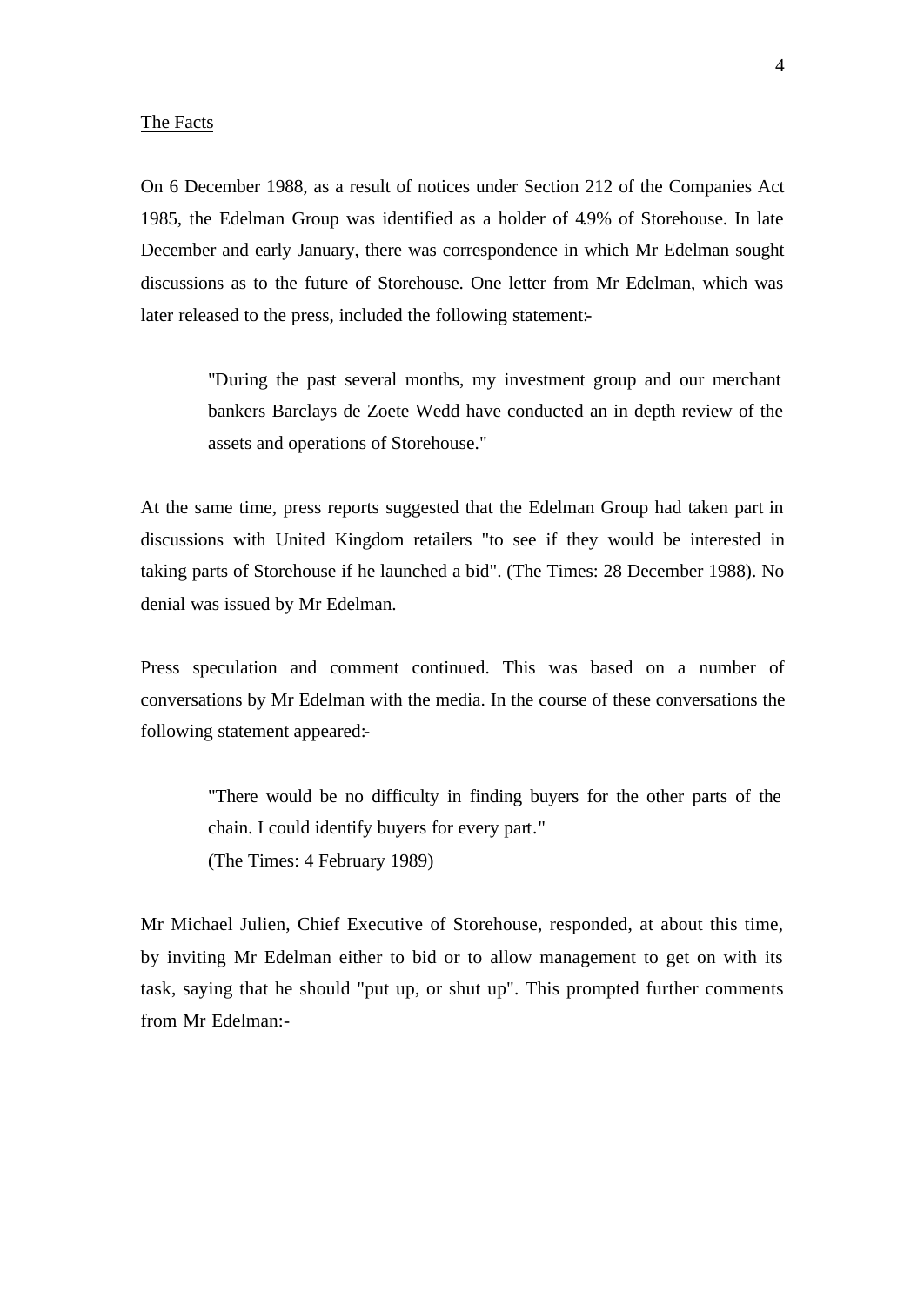"Mr Edelman said he was keen to negotiate an agreed bid for Storehouse. "I am willing to meet [Michael Julien] and discuss the price."

The newspaper added its own comment that Mr Edelman's remarks "do at least keep the pot of speculation boiling".

(The Evening Standard: 6 February 1989)

"I have been told that I should make my approach through the proper channels. My merchant bankers, BZW, will be contacting Kleinwort Benson and I hope to be meeting Mr Julien as soon as possible. I would hope we could negotiate an agreed price in the best interests of shareholders".

(The Times: 7 February 1989)

"The best thing for shareholders would be to follow a plan of restructuring. But if the company prefers a bid, I am willing." (Wall Street Journal: 7 February 1989)

Statements such as these were characterised by the Independent on 8 February as "keeping a hot potato on the boil".

At least some of this speculation was clearly caused by Mr Edelman's own actions. He, therefore, incurred an obligation under the Code to make an announcement, which was issued, at the request of the Executive, on 7 February. In this he said that he continued "to review all of the options available to him with respect to his investment in Storehouse". He also indicated that he wished "to meet the senior management to discuss with them plans that would be to the benefit of all Storehouse shareholders". This was followed by interviews during March. In a Channel 4 television interview on 5 March, Mr Edelman indicated that he foresaw some kind of movement towards changing management. On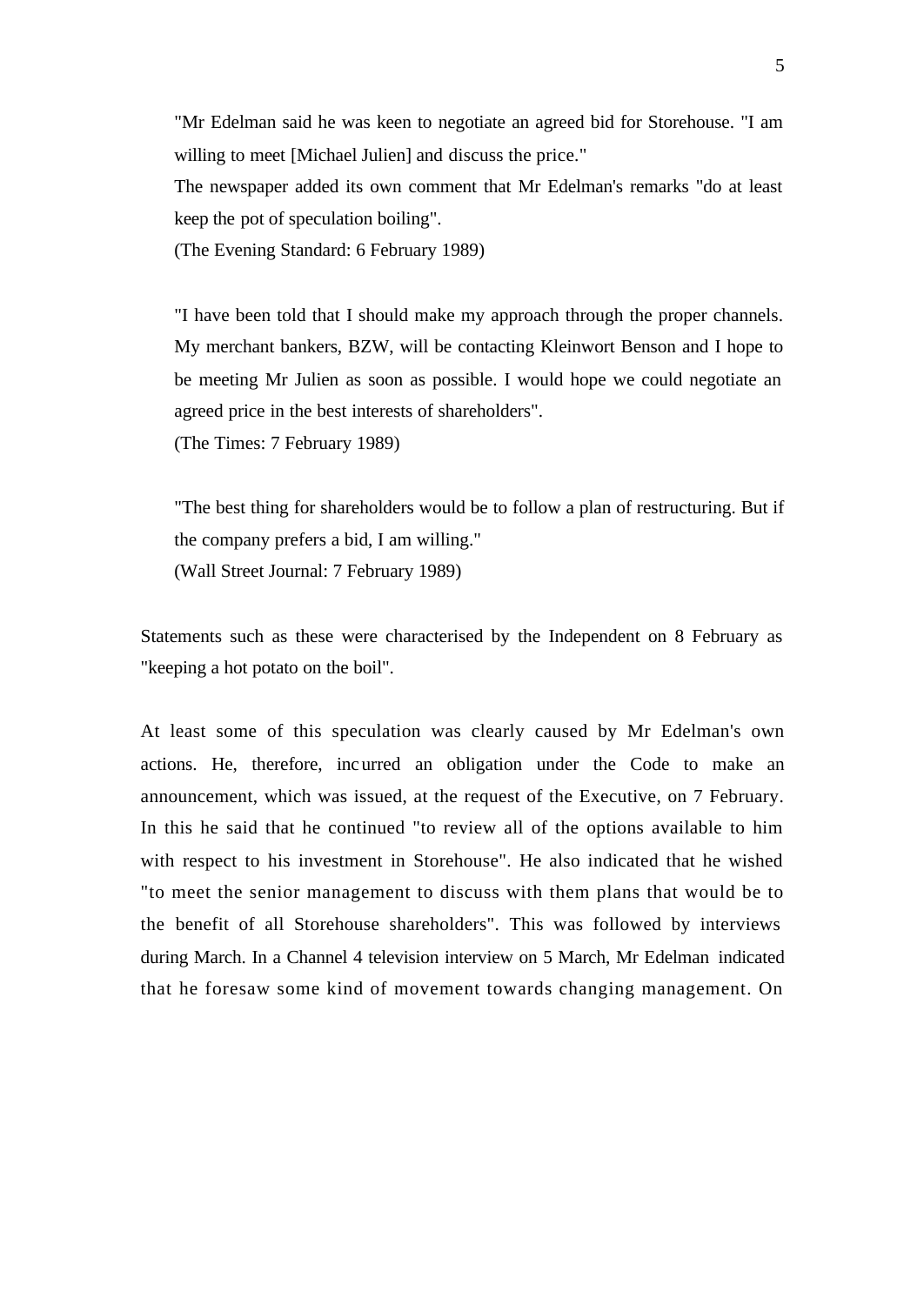15 March in an interview on BBC radio, he said: "I have spent my last couple of days in London . . . trying to find a new management for Storehouse and I think we are having some success." When asked what was wrong with Storehouse, he replied: "Mainly Mr Julien". The interview continued more in the same vein about the search for a new management. Implicit in these statements was that Mr Edelman, who had increased his share stake to over 7%, was contemplating achieving the control over the company which would enable him to change management.

On 6 March, Storehouse announced a property joint venture with London and Edinburgh Trust through a new company, Oppidan Estates Ltd. Barclays de Zoete Wedd, on behalf of the Edelman Group, complained to the Executive that this agreement constituted frustrating action under the terms of Rule 21 since, so it was said, the board of Storehouse should have believed that a bid for the company was imminent. The Panel Executive rejected the Barclays de Zoete Wedd complaint. But the making of the complaint is revealing, since it shows that Mr Edelman considered that as a result of his actions the company was in, or close to, a takeover situation to which the Code would apply.

On 31 March, after pressure from the Executive for clarification of Mr Edelmans intentions towards Storehouse, the Edelman Group issued another announcement. This stated

"Included amongst the options being considered is a bid for Storehouse although no decision on this course of action will take place until the completion of further commercial research and assessment of the availability of funding."

This announcement, which did nothing to remove uncertainty, caused an offer period to commence and so Storehouse sent a copy of the announcement to its shareholders on 14 April.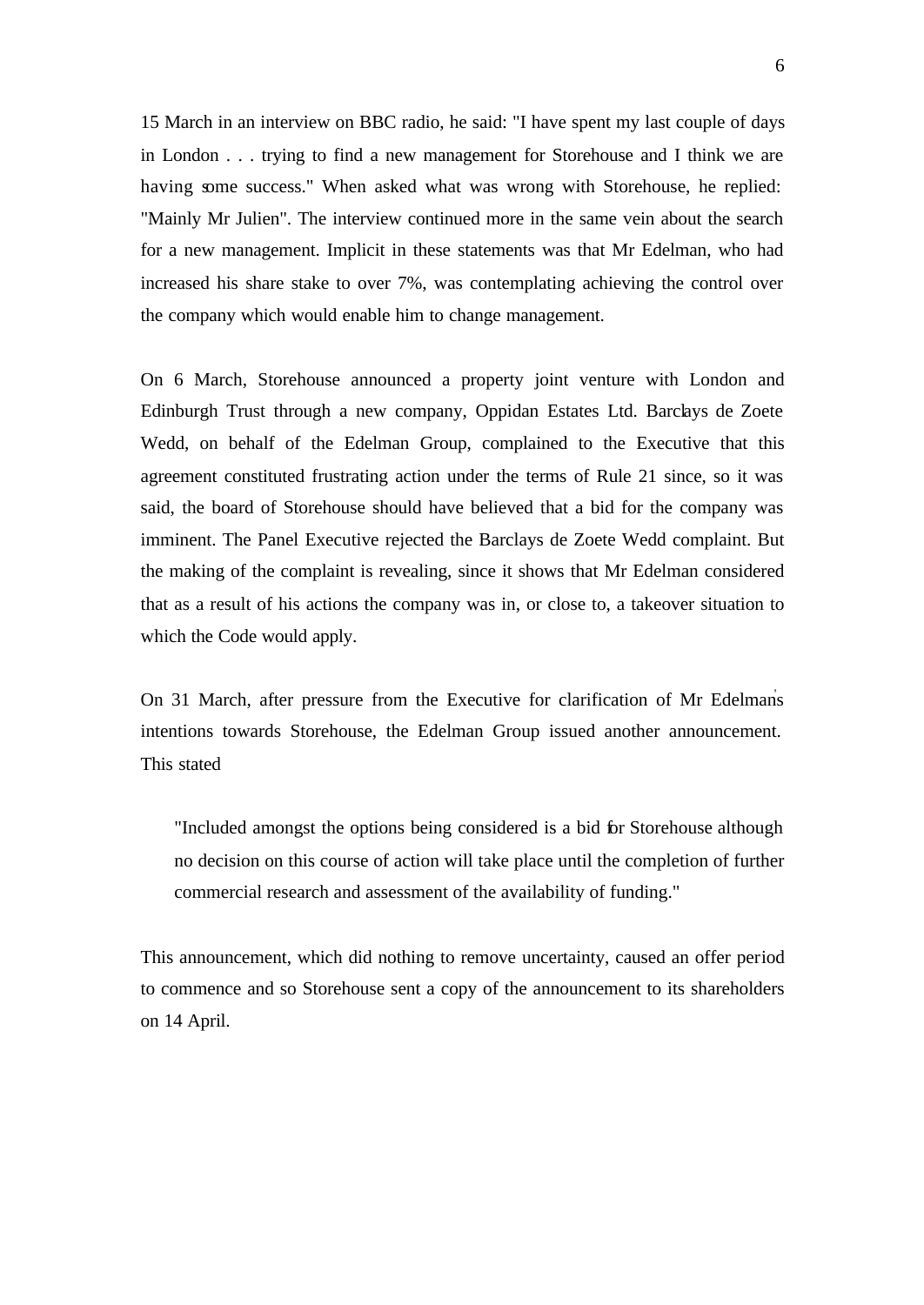Mr Edelman contended that he would not have agreed to make the statement of 31 March, 1989, if he had known that it would lead to his ultimately being required to refrain from bidding for twelve months from 14 July. He would have appealed to the full Panel. However, Barclays de Zoete Wedd accepted before the Panel that the Executive was fully entitled to require the making of such an announcement in the light of Mr Edelman's prior statements. We agree. It was important that such a statement should be made to preserve a fair market. We therefore do not accept Mr Edelman's submission that he was prejudiced by not then being told of all possible consequences which might follow from an ultimate decision not to bid.

At the end of May, the Executive requested Mr Edelman to put out a further announcement stating his current position and fixing a clear time by which he would have decided whether or not to bid for Storehouse. In early June the Executive indicated that it would regard Rule 35.1 as precluding an offer for twelve months if Mr Edelman did not announce an offer by the end date appearing in his announcement. Whilst discussions between the Executive and Mr Edelman' s advisers as to the form of announcement were continuing, Mr Edelman, without consulting the Executive, published a letter to the board of Storehouse which set out terms upon which the Edelman Group was prepared, subject to certain conditions precedent, to make an offer "worth 185p per Storehouse Ordinary Share". The preconditions included both a recommendation by the board of directors of Storehouse and the finalisation of the relevant financing arrangements. Storehouse dismissed this offer speedily as being "neither an offer nor a firm intention to make an offer".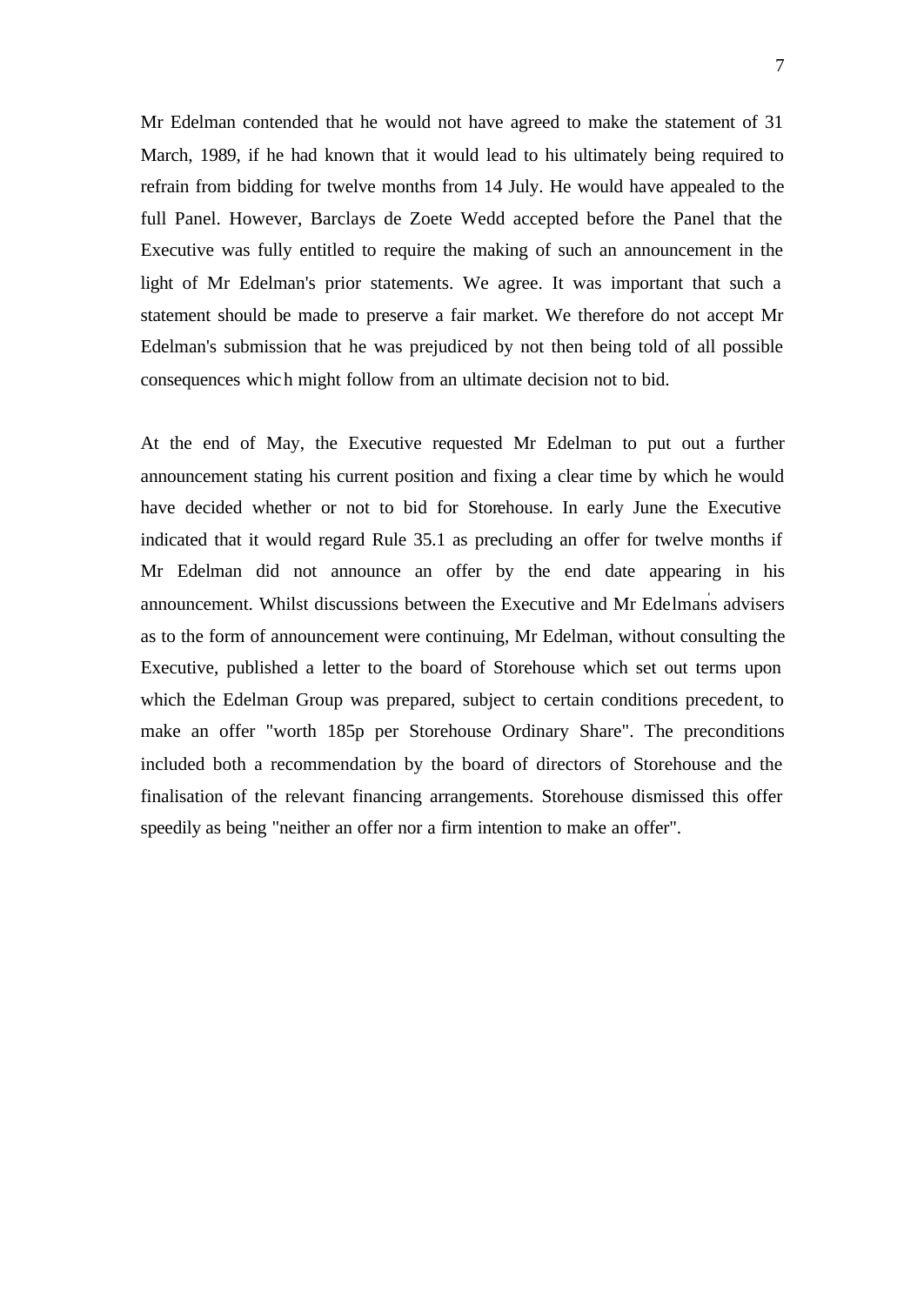#### Rule 35.1 and its application

This Rule provides as follows:-

"Except with the consent of the Panel, where an offer has been announced or posted but has not become or been declared wholly unconditional and has been withdrawn or has lapsed, neither the offeror, nor any person who acted in concert with the offeror in the course of the original offer, nor any person who is subsequently acting in concert with any of them, may within twelve months from the date on which such offer is withdrawn or lapses either:-

- (a) make an offer for the offeree company; or
- (b) acquire any shares of the offeree company if the offeror or any such person would thereby become obliged under Rule 9 to make an offer."

The Rule reflects the fact that the Code lays down a strict timetable with regard to the conduct of offers. This timetable exists partly so that offeree companies should not be placed under siege for long periods of time. Rule 35.1 is a necessary adjunct to such a timetable, since if parties were not restricted from launching new offers, the 60 day limit on the length of time a bid can be outstanding would be to a considerable extent irrelevant. The restriction imposed by Rule 35.1 of the Code is designed to protect shareholders. The defence of a hostile offer takes up a large amount of management time and creates considerable uncertainty which may be damaging to the business of the offeree company. Obvious examples are that such an offer may make recruitment and the conclusion of contracts difficult and it can be bad for the morale of staff. None of this is in the interests of shareholders. This is why the Code recognises that there may be exceptional circumstances in which the interests of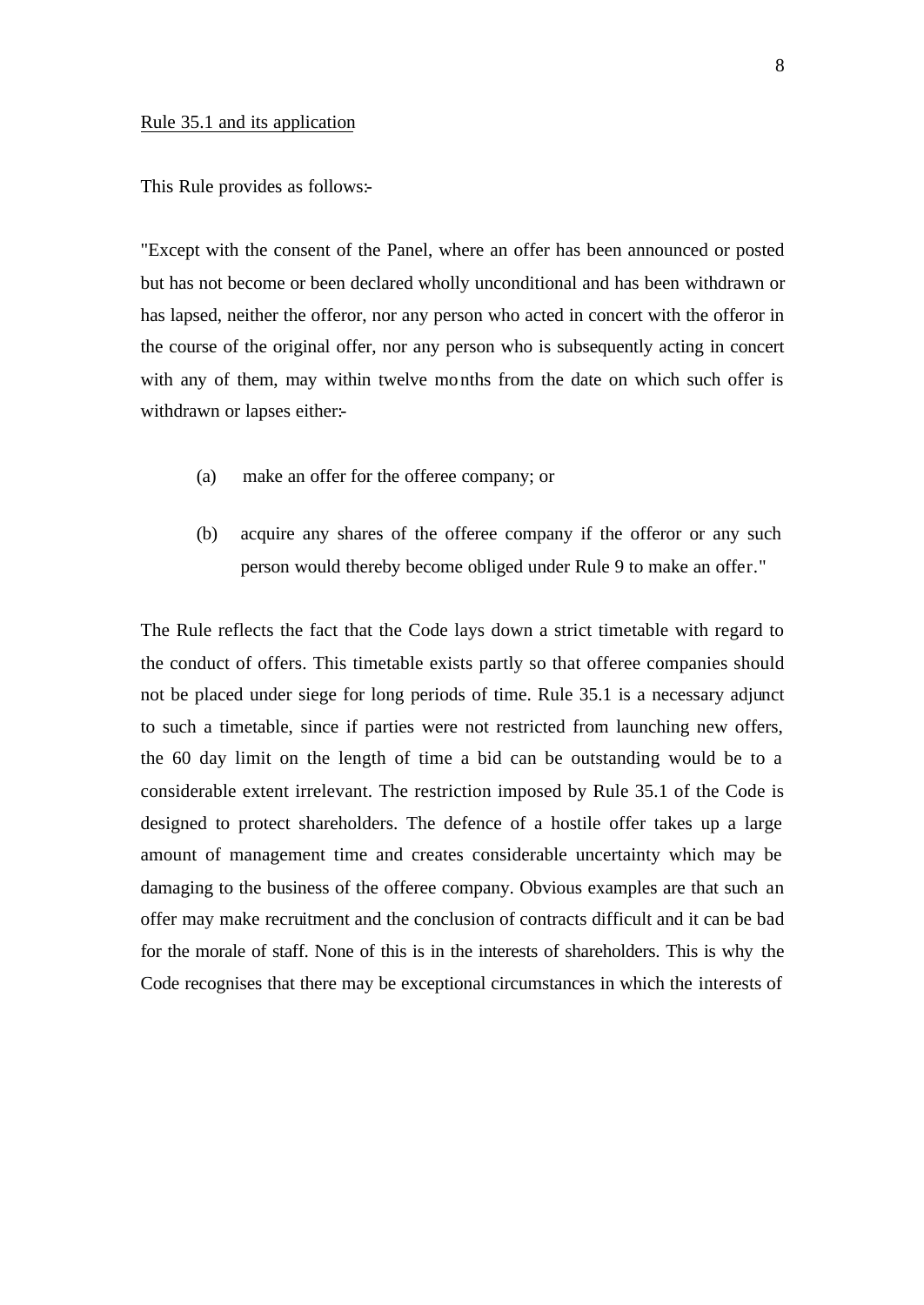shareholders may be served by preventing an offer from being made. The Rule is only designed to protect the management of an offeree company in so far as this is considered necessary to afford protection to shareholders. This has been made plain in previous decisions of the Panel.

Upon its strict wording Rule 35.1 only applies if an offer has actually been announced. This is clearly not the position in the present case. The Panel has recently considered at its Quarterly Meeting on 8 June whether there should be an addition to Rule 35 which makes it clear that it can apply where a person raises a possibility that an offer may be made but does not announce a firm intention one way or the other within a reasonable time. The full Panel considered that such a rule should be made to give effect to the purpose underlying Rule 35, and prevent an unduly long siege of the company and the distraction of management. This Rule is in the course of detailed formulation and will be published shortly. This proposal has, of course, no bearing on the present case.

Mr Edelman submitted that it was unreasonable that any change in approach by the Panel should be applied in a way which his advisers described as "retrospective". There is, in fact, already precedent for a similar approach to Rule 35.1. In 1987 in connection with the possible offer by Mountleigh for Storehouse, where there was no announcement of a firm offer, the conduct of Mountleigh gave rise to an offer period which existed for six weeks. The Executive ruled that Mountleigh was prevented by the purpose underlying Rule 35.1 from making an offer for twelve months. Mountleigh accepted this ruling.

In any event, if the situation falls within the spirit of the General Principles or the Rules of the Code, the absence of a precedent would not be conclusive. The Panel is able to apply the Code flexibly so as to adapt to new situations as they arise. We must obviously take care not to take parties by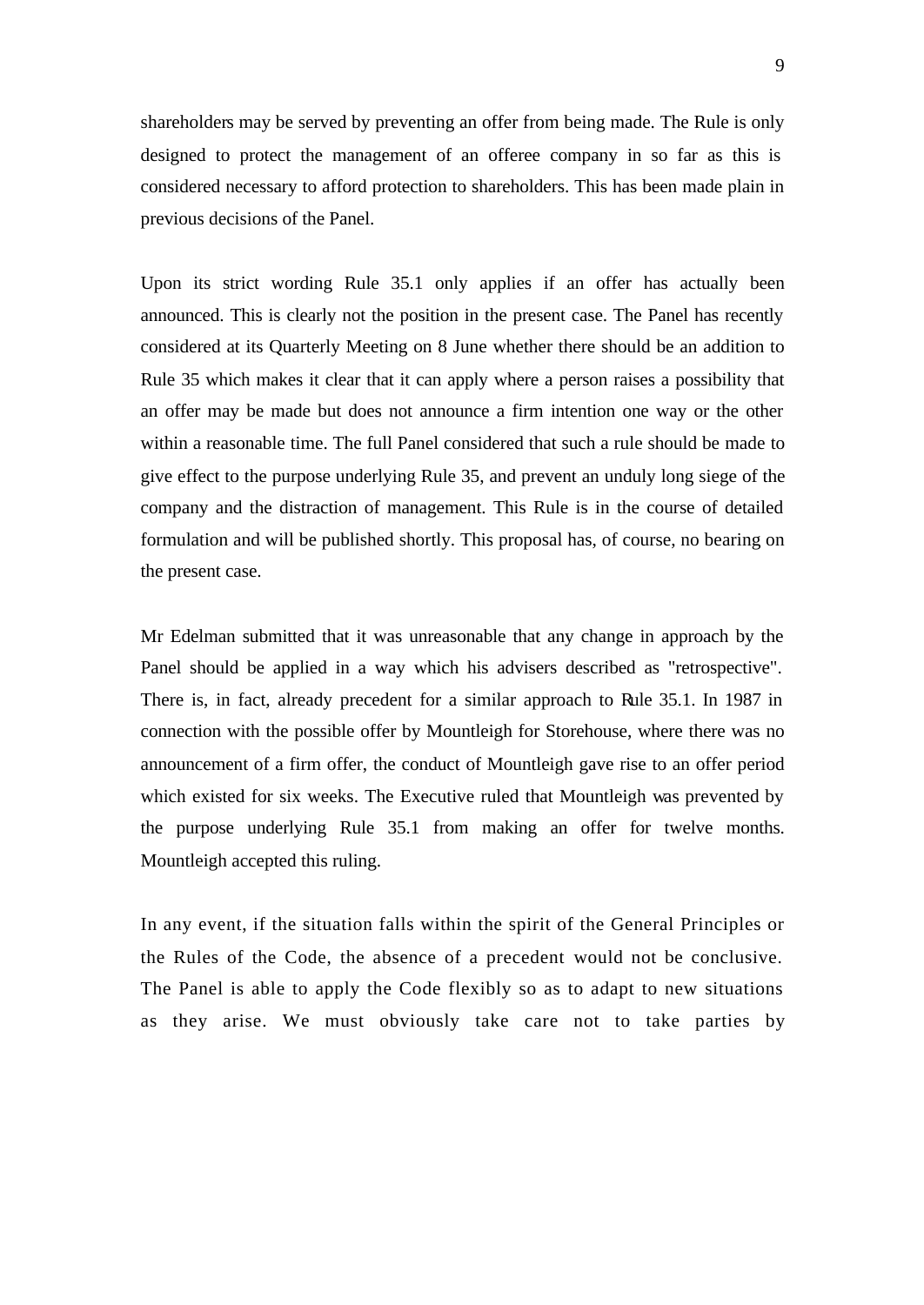surprise, or go outside the objectives of the Code. In the present case, it is perfectly true that no General Principle covers the specific situation nor can the current Rule 35.1 be interpreted as applying to situations other than firm offers. The opening words of the Code, however, stress that it is intended to protect the interests of shareholders. Rule 35.1 has that objective. The Panel considers that the spirit of Rule 35.1 applies where a person puts the company under siege by protracted talk of a bid albeit that he may stop short of an actual offer. With these considerations in mind the Panel regards it as according with the purpose of Rule 35.1, and as in the interests of shareholders in Storehouse, to require Mr Edelman to remove the pressure from management and staff for a period if he decides not to bid.

In so deciding, we bear in mind that the Executive made its view known to Mr Edelman and his advisers at the beginning of June. They have now given Mr Edelman until 14 July, which in the light of the history of this case is a considerable time, to make up his mind one way or the other. He thus has been given ample time to make a decision knowing that the Executive considered that, if he does not bid, he will be barred from doing so for a twelve month period. He will have three weeks from our ruling to make his decision in full knowledge of the consequences.

Mr Edelman also submitted that the management had not suffered a prolonged state of siege or indeed any siege at all. He suggested that it was the poor performance of the company, critical comments by both analysts and editors in the press, and the presence of a number of potentially unwelcome shareholders on the register which had given rise to the problems of management. Mr Edelman pointed out that management had not been required to devote time to serious consideration of the specific terms or conditions of an offer or to conduct a defence. It was suggested that the reactions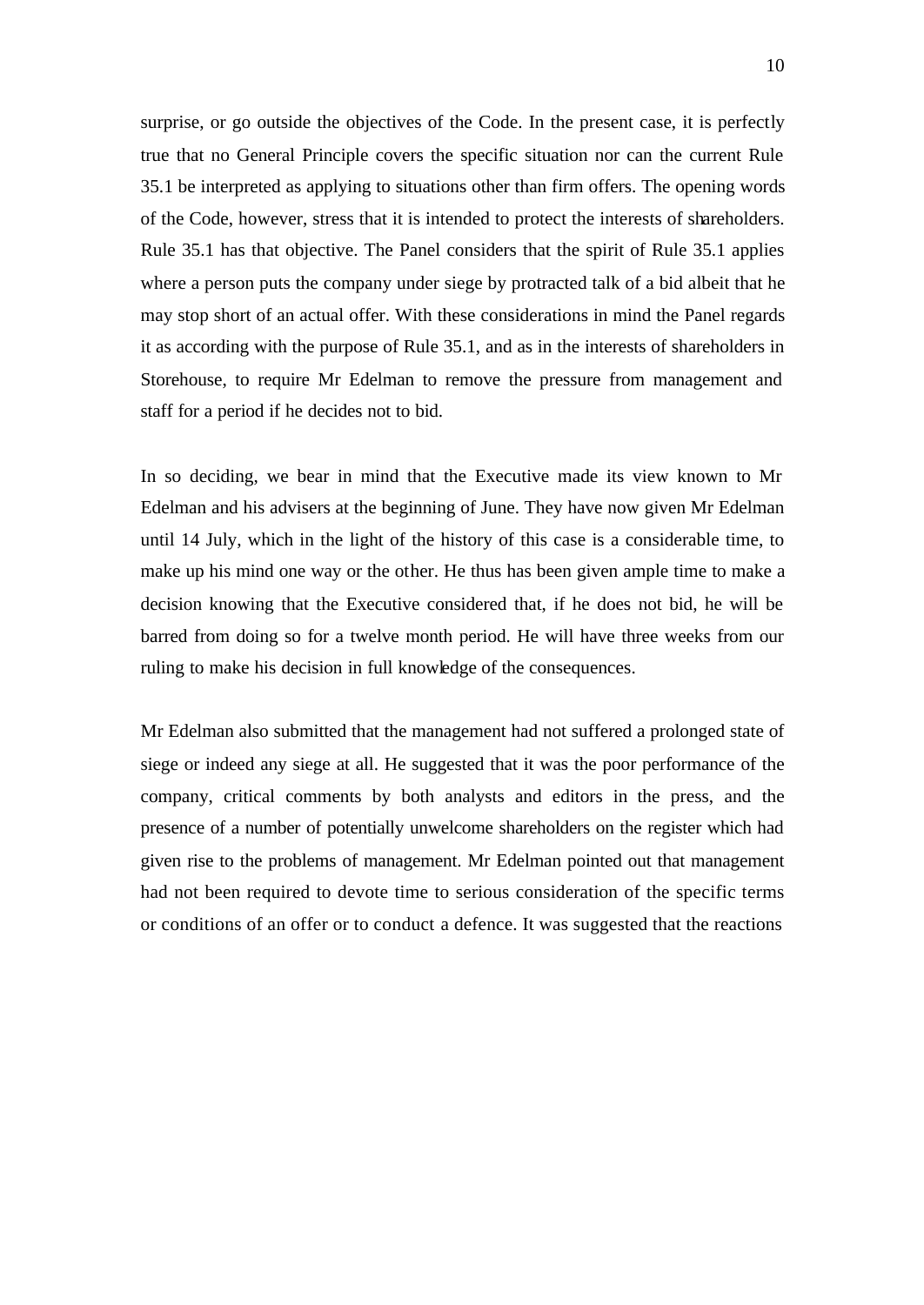of management stemmed from a desire to protect the company against potential bids in general rather than from the announcement of the Edelman Group.

Storehouse for its part submitted that the company had suffered major distraction and the disruption of its ordinary business similar to, but in fact more severe than, the pressure of a Code offer which takes place in a compressed timetable. The distraction of management will have continued for over six months by 14 July. Storehouse considered that the problem had been exacerbated by the high media profile adopted by the Edelman Group. Mr Edelman very fairly accepted at the hearing that his conduct could destabilise the company, although he added that it might improve the performance of management. We are satisfied that his actions have inevitably had a destabilising effect upon the conduct of the company's business. Storehouse pointed to the distraction of senior management, the need for an enhanced programme of internal communications, the difficulty of recruiting and retaining senior management and the loss of staff morale at levels well below senior management. There have also been significant financial costs, since the company has already had to undertake full defensive preparations and keep its advisers closely involved.

Storehouse in no way submitted that the company's structural or trading difficulties were caused by the activities of Mr Edelman. Mr Julien readily accepted that the Group had problems before Mr Edelman came on the scene and those problems will still need to be resolved if he does not bid. But there can be no doubt that his activities in the last few months, and in particular the creation of uncertainty as to whether there will be a bid and what he will do with the business if he succeeds, has created a considerable strain on the management and staff. In one sense, the siege is more demanding for management precisely because it comes at a time